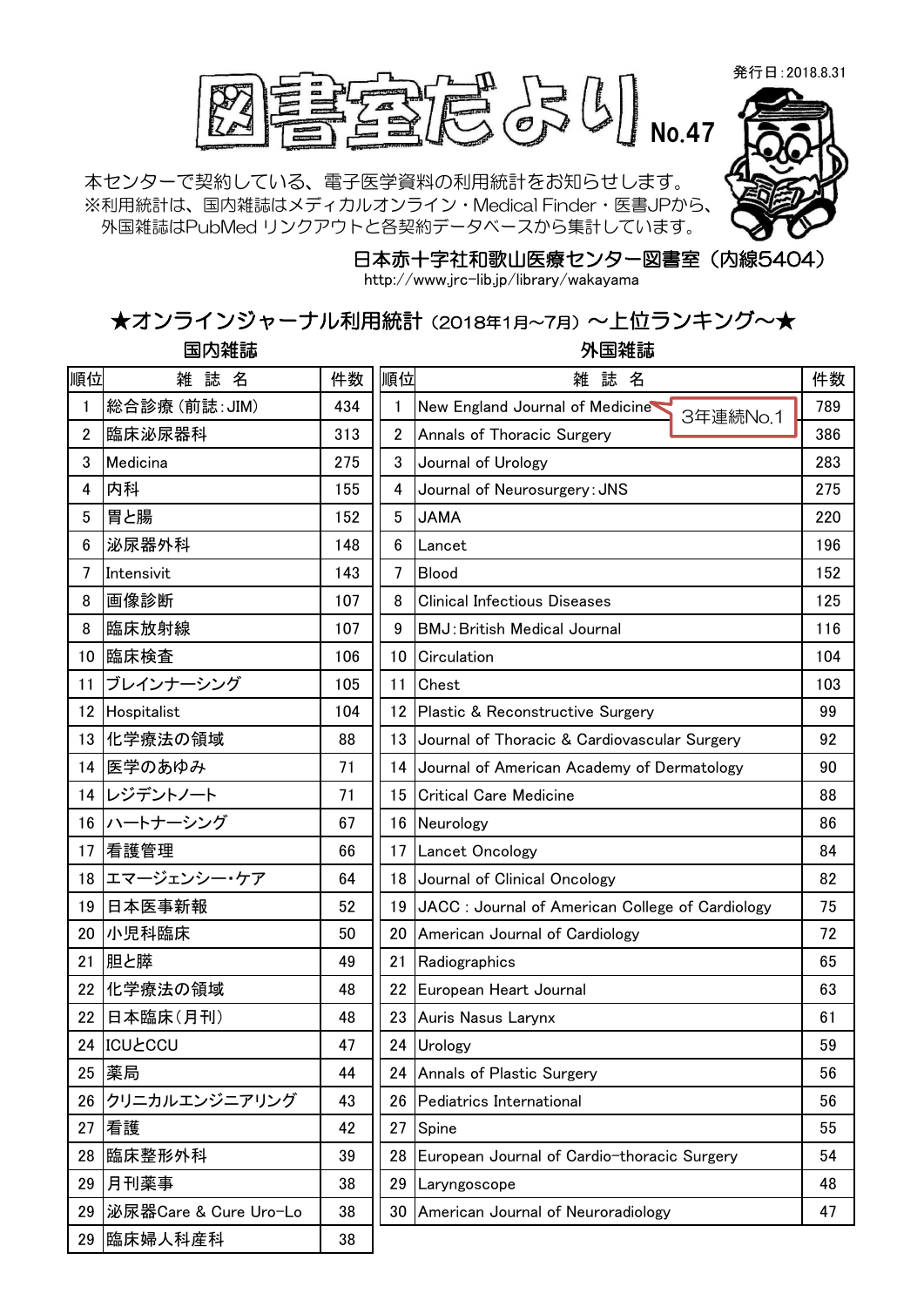## ★国内雑誌利用統計~詳細版~



利用順位 上位雑誌(1位~30位)

※国内雑誌の利用統計は、パッケージ契約のみとなっています。 ※2018年の利用統計は、1月から7月までを集計しています。

<mark>│ </mark>利用順位 下位雑誌(利用件数 5件以下)

| No.            | 雑誌名                                |                          | 利用件数                     |             |                   | 利用順位                     |                |
|----------------|------------------------------------|--------------------------|--------------------------|-------------|-------------------|--------------------------|----------------|
| $\mathbf{1}$   | Hospitalist                        | 2016                     | 2017<br>21               | 2018<br>104 | 2016              | 2017<br>46               | 2018<br>12     |
| $\overline{2}$ | <b>ICUŁCCU</b>                     | 156                      | 68                       | 47          | 5                 | 26                       | 24             |
| 3              | Infection Control                  | 24                       | 25                       | 18          | 35                | 40                       | 54             |
| 4              | Intensivit                         | 166                      | 817                      | 143         | 3                 | $\mathbf{1}$             | $\overline{7}$ |
| 5              | Journal of Clinical Rehabilitation | 26                       | 20                       | 19          | 32                | 47                       | 51             |
| 6              | <b>Medical Practice</b>            | 35                       | 24                       | 6           | 27                | 42                       | 65             |
| 7              | <b>Medical Technology</b>          | 60                       | 69                       | 24          | 17                | 24                       | 40             |
| 8              | Medicina                           | 92                       | 294                      | 275         | 10                | 3                        | 3              |
| 9              | 医学のあゆみ                             | 163                      | 78                       | 71          | $\overline{4}$    | 22                       | 14             |
|                | 10 胃と腸                             | 22                       | 358                      | 152         | 38                | $\overline{2}$           | $\overline{5}$ |
|                | 11 エマージェンシー・ケア                     | 80                       | 59                       | 64          | 11                | 28                       | 18             |
|                | 12オペナーシング                          | 27                       | 64                       | 27          | 31                | 27                       | 38             |
|                | 13 化学療法の領域                         |                          |                          | 48          | $\qquad \qquad -$ |                          | 22             |
|                | 14 画像診断                            | $\overline{\phantom{0}}$ |                          | 107         | $\qquad \qquad -$ |                          | 8              |
|                | 15 肝·胆·膵                           | 40                       | 36                       | 13          | 26                | 37                       | 60             |
|                | 16 眼科                              |                          |                          | 3           | -                 |                          | 68             |
| 17             | がん看護                               | -                        | $\qquad \qquad -$        | 19          | $\qquad \qquad -$ | -                        | 51             |
|                | 18 看護                              | 33                       | 25                       | 42          | 29                | 40                       | 27             |
| 19             | 看護管理                               | 6                        | 123                      | 66          | 47                | 10                       | 17             |
|                | 20 看護教育                            | 11                       | 29                       | 10          | 42                | 38                       | 62             |
| 21             | 癌の臨床                               | 25                       | 19                       | 16          | 34                | 48                       | 57             |
|                | 22クリニカルエンジニアリング                    |                          | $\overline{\phantom{0}}$ | 43          | $\qquad \qquad -$ |                          | 26             |
|                | 23 形成外科                            | 12                       | 83                       | 21          | 41                | 19                       | 50             |
|                | 24 外科                              | $\qquad \qquad -$        | $\qquad \qquad -$        | 36          | $\qquad \qquad -$ | $\overline{\phantom{m}}$ | 33             |
|                | 25 月刊保険診療                          | 8                        | 10                       | 3           | 45                | 52                       | 68             |
|                | 26 月刊薬事                            | 68                       | 69                       | 38          | 14                | 24                       | 29             |
|                | 27 呼吸                              | 49                       | 50                       | 32          | 21                | 30                       | 36             |
|                | 28 最新医学                            |                          | 11                       | 17          | -                 | 51                       | 55             |
|                | 29 作業療法ジャーナル                       | -                        | $\overline{2}$           | 4           | -                 | 57                       | 67             |
|                | 30 産科と婦人科                          | 54                       | 81                       | 24          | 19                | 20                       | 40             |
|                | 31 歯界展望                            | 3                        | 4                        | 7           | 49                | 55                       | 63             |
|                | 32手術                               | $\qquad \qquad -$        | $\overline{\phantom{0}}$ | 31          | -                 | $\qquad \qquad -$        | 37             |
|                | 33 消化器外科Nursing                    | 79                       | 165                      | 36          | 12                | $6\phantom{1}$           | 33             |
|                | 34 小児科                             | $\overline{\phantom{0}}$ |                          | 22          | -                 |                          | 48             |
|                | 35 小児科臨床                           | 248                      | 133                      | 50          | 1                 | $\overline{7}$           | 20             |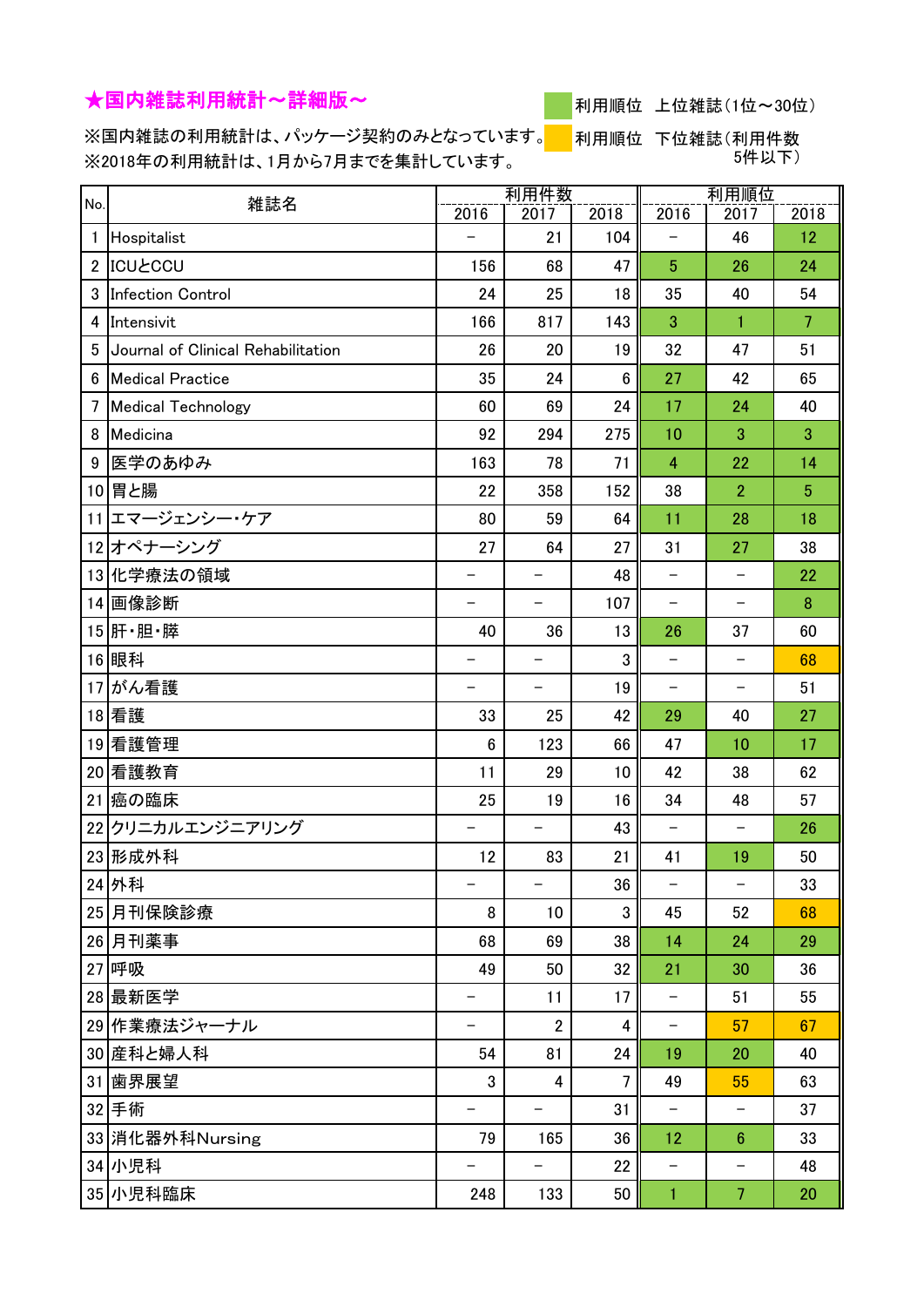| No. | 雑誌名                      | 利用件数                           |                                | 利用順位                 |                          |                                |                 |
|-----|--------------------------|--------------------------------|--------------------------------|----------------------|--------------------------|--------------------------------|-----------------|
|     |                          | 2016                           | 2017                           | 2018                 | 2016                     | 2017                           | 2018            |
|     | 36 診断と治療                 | 47<br>$\overline{\phantom{0}}$ | 46<br>$\overline{\phantom{0}}$ | 23<br>$\overline{7}$ | 22<br>$\qquad \qquad -$  | 34<br>$\overline{\phantom{m}}$ | 43              |
|     | 37 整形 災害外科               | $\overline{\phantom{0}}$       | $\equiv$                       |                      |                          |                                | 63              |
|     | 38 整形外科                  |                                |                                | 15                   | $\qquad \qquad -$        | $\overline{\phantom{m}}$       | 58              |
|     | 39 総合診療 (前誌: JIM)        | 50                             | 129                            | 434                  | 20                       | 9                              | $\mathbf{1}$    |
|     | 40 胆と膵                   | 107                            | 95                             | 49                   | 8                        | 17                             | 21              |
|     | 41 治療                    | 62                             | 40                             | 17                   | 16                       | 35                             | 55              |
|     | 42デンタル・ハイジーン             | $\overline{2}$                 | 4                              | $\mathbf 0$          | 50                       | 55                             | 71              |
|     | 43 ナーシングビジネス             | 24                             | 24                             | 22                   | 36                       | 42                             | 48              |
|     | 44 内科                    |                                |                                | 155                  |                          |                                | $\overline{4}$  |
|     | 45 日本医事新報                | -                              | 57                             | 52                   | $\qquad \qquad -$        | 29                             | 19              |
|     | 46 日本胸部臨床                | 45                             | 50                             | 26                   | 24                       | 30                             | 39              |
|     | 47 日本臨床(月刊)              | 55                             | 47                             | 48                   | 18                       | 33                             | 22              |
|     | 48 脳神経外科速報               | 25                             | 22                             | 23                   | 33                       | 45                             | 43              |
|     | 49 ハートナーシング              | 180                            | 254                            | 67                   | $\overline{2}$           | 4                              | 16              |
|     | 50 泌尿器Care & Cure Uro-Lo | 96                             | 76                             | 38                   | 9                        | 23                             | 29              |
|     | 51 泌尿器外科                 | 75                             | 97                             | 148                  | 13                       | 16                             | $6\phantom{1}6$ |
|     | 52 皮膚科の臨床                | -                              |                                | 37                   | $\qquad \qquad -$        |                                | 32              |
|     | 53 病院                    | 42                             | 118                            | 24                   | 25                       | 13                             | 40              |
|     | 54 病理と臨床                 | 35                             | 23                             | 12                   | 28                       | 44                             | 61              |
|     | 55 ブレインナーシング             | 111                            | 121                            | 105                  | $\overline{7}$           | 12                             | 11              |
|     | 56 訪問看護と介護               | $\overline{\phantom{0}}$       | 7                              | 23                   | $\qquad \qquad -$        | 54                             | 43              |
|     | 57 薬学雑誌(YAKUGAKU ZASSHI) | 10                             | 12                             | $\mathbf{2}$         | 44                       | 50                             | 70              |
|     | 58 薬局                    | 63                             | 26                             | 44                   | 15                       | 39                             | 25              |
|     | 59 理学療法ジャーナル             | $\qquad \qquad -$              | 79                             | 33                   | $\overline{\phantom{m}}$ | 21                             | 35              |
|     | 60 臨床栄養                  | 24                             | 16                             | 14                   | 37                       | 49                             | 59              |
|     | 61 臨床検査                  | 10                             | 225                            | 106                  | 43                       | 5 <sup>5</sup>                 | 10              |
|     | 62 臨床消化器内科               | $\qquad \qquad -$              | $\overline{\phantom{0}}$       | 23                   | $\qquad \qquad -$        |                                | 43              |
|     | 63 臨床整形外科                | 15                             | 94                             | 39                   | 39                       | 18                             | 28              |
|     | 64 臨床精神医学                | 15                             | 8                              | 6                    | 40                       | 53                             | 65              |
|     | 65 臨床泌尿器科                | $\qquad \qquad -$              | 123                            | 313                  | $\qquad \qquad -$        | 10                             | $\overline{2}$  |
|     | 66 臨床皮膚科                 | 5                              | 108                            | 88                   | 48                       | 15                             | 13              |
|     | 67 臨床病理                  | 46                             | 48                             | 23                   | 23                       | 32                             | 43              |
|     | 68 臨床婦人科産科               | 7                              | 115                            | 38                   | 46                       | 14                             | 29              |
|     | 69 臨床放射線                 | $\qquad \qquad -$              | $\overline{\phantom{0}}$       | 107                  | $\qquad \qquad -$        | -                              | 8               |
|     | 70レジデントノート               | 115                            | 132                            | 71                   | $6\phantom{1}$           | 8                              | 14              |
|     | 71 和歌山医学                 | 31                             | 39                             | 19                   | 30                       | 36                             | 51              |
|     | 計<br>合                   | 2,784                          | 4,972                          | 3,889                |                          |                                |                 |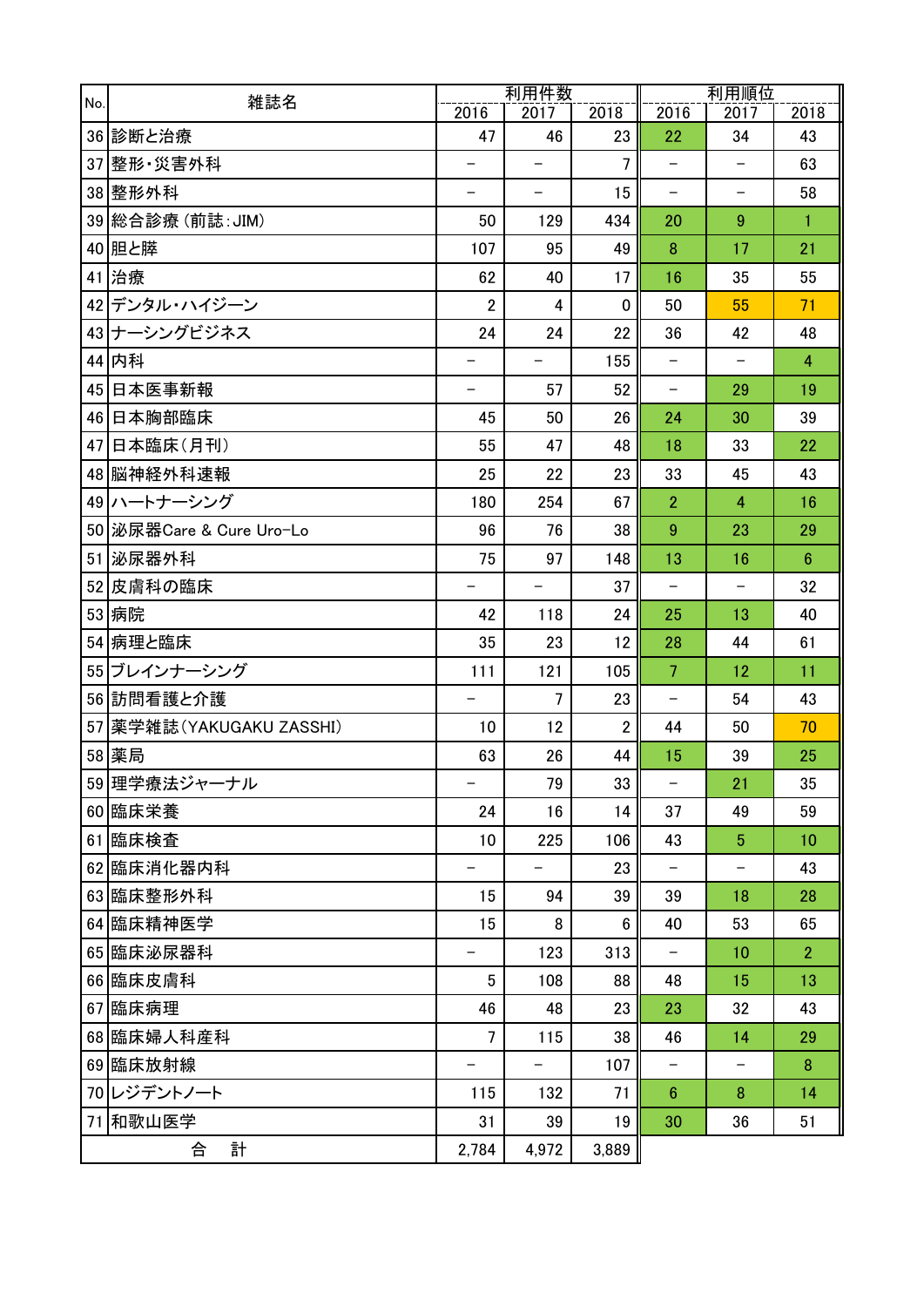## ★外国雑誌利用統計~詳細版~

利用順位 上位雑誌(1位~30位)

※2018年の利用統計は、1月から7月までを集計しています。 利用順位 下位雑誌(利用件数5件以下) ※パッケージ契約を除く、3年続けて利用件数の低い雑誌については、図書室整備運営委員会において 継続購入の中止を検討いたします。

| No.             | 誌 名 ※Pは、パッケージ契約の雑誌<br>雑                                                            | 利用件数        |      |                  | 利用順位 |      |                |
|-----------------|------------------------------------------------------------------------------------|-------------|------|------------------|------|------|----------------|
|                 |                                                                                    | 2016        | 2017 | 2018             | 2016 | 2017 | 2018           |
| 1               | Acta Orthopaedica                                                                  | 1           | 13   | 1                | 139  | 113  | 138            |
| $\mathbf{2}$    | Acta Oto-laryngologica                                                             | 8           | 33   | 43               | 124  | 79   | 35             |
| 3               | American Heart Journal P                                                           | 14          | 27   | 17               | 108  | 89   | 81             |
| 4               | American Journal of Cardiology P                                                   | 34          | 39   | 72               | 79   | 69   | 20             |
| 5               | American Journal of Dermatopathology                                               | 44          | 61   | 26               | 66   | 47   | 56             |
| 6               | American Journal of Emergency Medicine P                                           | 39          | 24   | 15               | 74   | 95   | 83             |
| 7               | American Journal of Kidney Diseases P                                              | 73          | 94   | 18               | 44   | 31   | 78             |
| 8               | American Journal of Medicine P                                                     | 76          | 64   | 23               | 42   | 45   | 65             |
| 9               | American Journal of Neuroradiology                                                 | 104         | 59   | 47               | 31   | 51   | 31             |
| 10              | American Journal of Obstetrics & Gynecology P                                      | 39          | 37   | 41               | 74   | 72   | 39             |
| 11              | American Journal of Ophthalmology P                                                | 25          | 20   | 4                | 93   | 102  | 120            |
| 12 <sub>1</sub> | American Journal of Otolaryngology P                                               | 6           | 20   | $6\phantom{1}$   | 130  | 102  | 111            |
|                 | 13 American Journal of Pathology P                                                 | 8           | 2    | $\boldsymbol{6}$ | 124  | 139  | 111            |
| 14              | American Journal of Respiratory & Critical<br><b>Care Medicine</b>                 | 106         | 55   | 34               | 30   | 55   | 47             |
|                 | 15 American Journal of Roentgenology: AJR                                          | 116         | 114  | 44               | 26   | 22   | 33             |
|                 | 16 American Journal of Surgery P                                                   | 27          | 26   | $\overline{2}$   | 89   | 91   | 133            |
| 17 <sup>1</sup> | American Journal of Surgical Pathology                                             | 110         | 83   | 39               | 29   | 38   | 40             |
|                 | 18 Anaesthesia & Intensive Care Medicine P                                         | 4           | 4    | 1                | 133  | 135  | 138            |
|                 | 19 Anesthesia & Analgesia                                                          | 163         | 118  | $6\phantom{1}$   | 14   | 21   | 111            |
|                 | 20 Anesthesiology                                                                  | 95          | 85   | 4                | 33   | 36   | 120            |
| 21              | Anesthesiology Clinics P                                                           | 0           | 0    | 0                | 142  | 143  | 142            |
|                 | 22 Annals of Emergency Medicine P                                                  | 85          | 30   | 19               | 37   | 85   | 72             |
|                 | 23 Annals of Internal Medicine                                                     | 47          | 47   | 3                | 63   | 62   | 127            |
|                 | 24 Annals of Neurology                                                             | 14          | 28   | 4                | 108  | 87   | 120            |
| 25              | Annals of otology, rhinology, and laryngolog P<br>※Med wit full textからの利用統計は取得できない | 1           | 9    | $\overline{2}$   | 139  | 118  | 133            |
|                 | 26 Annals of Plastic Surgery                                                       | 88          | 100  | 56               | 35   | 29   | 26             |
| 27              | Annals of Surgery                                                                  | 43          | 41   | 9                | 68   | 68   | 96             |
|                 | 28 Annals of Thoracic Surgery P                                                    | 153         | 272  | 386              | 15   | 8    | $\overline{2}$ |
| 29              | Arthritis & Rheumatology<br>(前誌:Arthritis & Rheumatism)                            | 8           | 26   | 4                | 124  | 91   | 120            |
|                 | 30 Arthroscopy P                                                                   | 71          | 82   | 19               | 47   | 39   | 72             |
|                 | 31 Auris Nasus Larynx P                                                            | 22          | 101  | 61               | 99   | 26   | 24             |
|                 | 32 Best Practice & Research Clinical Anaesthesiology P                             | $\mathbf 0$ | 9    | 0                | 142  | 118  | 142            |
|                 | 33 BJA: British Journal of Anaesthesia                                             | 119         | 94   | 20               | 25   | 31   | 70             |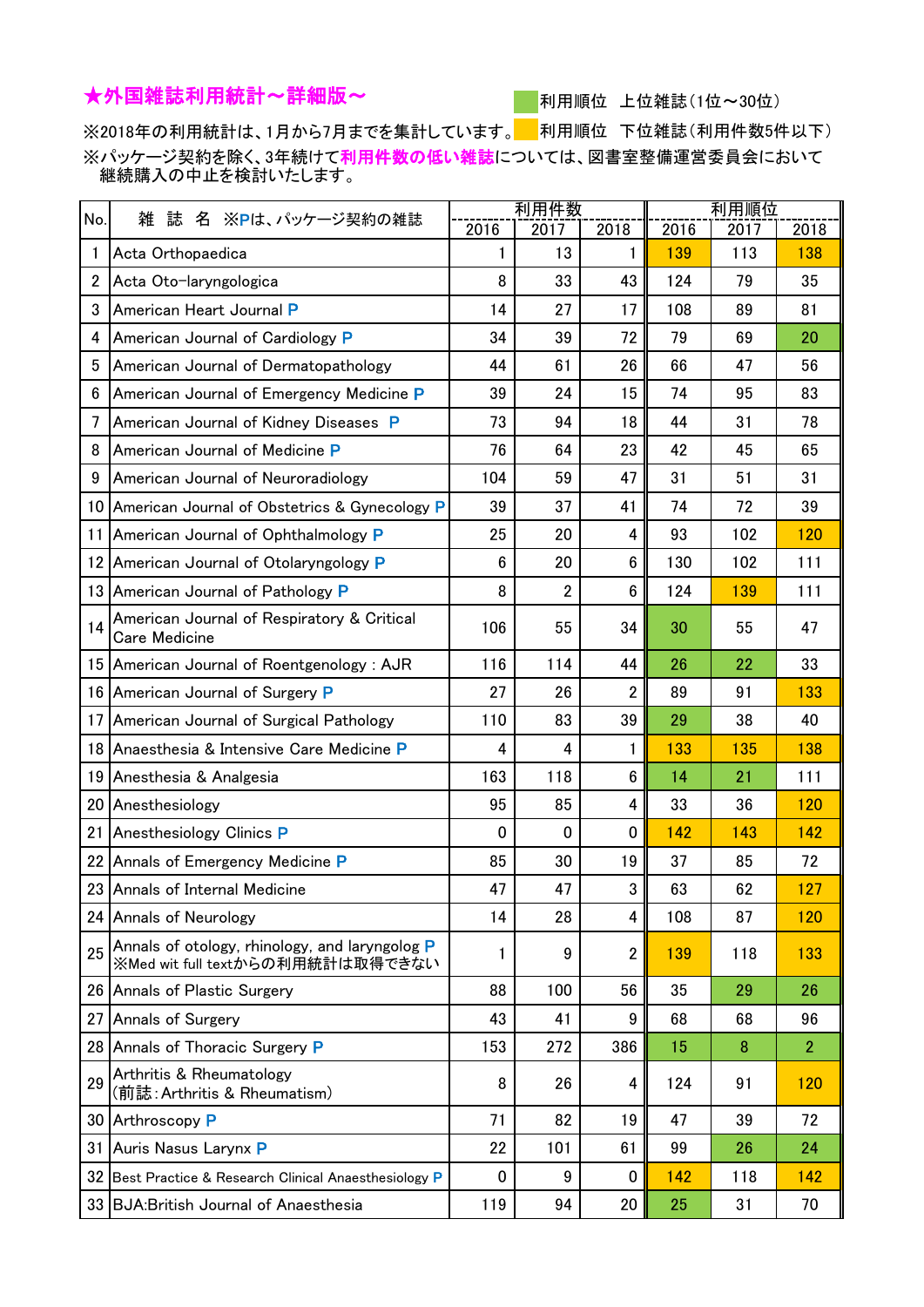|                 |                                                                                                        | 利用件数                     |                          |                | 利用順位                     |                          |                |
|-----------------|--------------------------------------------------------------------------------------------------------|--------------------------|--------------------------|----------------|--------------------------|--------------------------|----------------|
| No.             | - 誌 名 ※Pは、パッケージ契約の雑誌<br>雑                                                                              | 2016                     | 2017                     | 2018           | 2016                     | 2017                     | 2018           |
| 34              | <b>BJU</b> International<br>(前誌: British Journal of Urology)                                           | 12                       | 18                       | 10             | 113                      | 106                      | 93             |
| 35 <sup>5</sup> | Blood                                                                                                  | 130                      | 265                      | 152            | 21                       | 10                       | $\overline{7}$ |
| 36              | <b>BMJ: British Medical Journal</b>                                                                    | 273                      | 189                      | 116            | 8                        | 12                       | 9              |
| 37              | Bone & Joint Journa<br>(前誌: Journal of Bone & Joint Surgery.British)                                   | 128                      | 94                       | 8              | 22                       | 31                       | 99             |
|                 | 38 Bone Marrow Transplantation                                                                         | 40                       | 35                       | 39             | 72                       | 78                       | 40             |
| 39              | <b>Brain Research P</b>                                                                                | 2                        | 1                        | 8              | 136                      | 142                      | 99             |
|                 | 40 British Journal of Dermatology                                                                      | 24                       | 23                       | 23             | 96                       | 97                       | 65             |
| 41              | British Journal of Haematology                                                                         | 47                       | 90                       | 42             | 63                       | 34                       | 37             |
|                 | 42 British Journal of oral and Maxillofacial Surgery P                                                 | 10                       | 5                        | 0              | 118                      | 132                      | 142            |
| 43              | <b>British Journal of Psychology</b>                                                                   | 1                        | $\mathbf{0}$             | $\Omega$       | 139                      | 143                      | 142            |
|                 | 44 British Journal of Surgery                                                                          | 30                       | 19                       | 4              | 81                       | 104                      | 120            |
| 45              | Canadian Journal of Anesthesia P                                                                       | 19                       | 6                        | 11             | 104                      | 131                      | 92             |
| 46              | Cancer                                                                                                 | 74                       | 82                       | 19             | 43                       | 39                       | 72             |
| 47              | Catheterization & Cardiovascular Interventions                                                         | 7                        | 12                       | 8              | 128                      | 115                      | 99             |
| 48              | Chest                                                                                                  | 271                      | 153                      | 103            | 9                        | 14                       | 11             |
| 49              | Circulation                                                                                            | 190                      | 270                      | 104            | 13                       | 9                        | 10             |
| 50              | Circulation: Arrhythmia and Electrophysiology                                                          | $\overline{\phantom{0}}$ | $\overline{\phantom{0}}$ | 0              | $\overline{\phantom{0}}$ | $\overline{\phantom{0}}$ | 142            |
| 51              | Circulation : Cardiovascular Interventions                                                             | $\overline{\phantom{0}}$ |                          | 5              | $\overline{\phantom{0}}$ | $\qquad \qquad -$        | 114            |
| 52              | <b>Clinical Infectious Diseases</b>                                                                    | 370                      | 206                      | 125            | 5                        | 11                       | 8              |
| 53              | Clinical Journal of American Society of Nephrology                                                     |                          | 96                       | 42             | $\overline{\phantom{0}}$ | 30                       | 37             |
| 54              | Clinical Orthopaedics & Related Research<br>(前誌:Clinical Orthopaedics)                                 | 125                      | 139                      | 39             | 23                       | 15                       | 40             |
| 55              | <b>Clinical Spine Surgery</b><br>(前誌: Journal of Spinal Disorders & Techniques)                        | 12                       | 10                       | 5              | 113                      | 117                      | 114            |
|                 | 56 Critical Care Medicine                                                                              | 328                      | 319                      | 88             | $6\phantom{1}6$          | $5\phantom{.0}$          | 15             |
| 57 <sub>l</sub> | Current Opinion in Infectious Diseases                                                                 | 20                       | 9                        | 3              | 103                      | 118                      | 127            |
|                 | 58 Diabetes                                                                                            | 29                       | 32                       | $\overline{2}$ | 84                       | 81                       | 133            |
|                 | 59 Diabetologia P                                                                                      | 70                       | 42                       | 15             | 48                       | 66                       | 83             |
|                 | 60 Digestive Diseases & Sciences P                                                                     | 27                       | 14                       | 1              | 89                       | 112                      | 138            |
|                 | 61 European Archives of Oto-Rhino-Laryngology P                                                        | 16                       | 32                       | 25             | 107                      | 81                       | 59             |
|                 | 62 European Heart Journal                                                                              | $\overline{\phantom{0}}$ |                          | 63             | $\overline{\phantom{0}}$ | $\qquad \qquad -$        | 23             |
| 63              | European Heart Journal: Acute Cardiovascular<br>Care<br>※2018年から契約。なお、出版社のシステム再構<br>築の都合上、利用統計の取得ができない |                          |                          |                |                          |                          |                |
|                 | 64 European Journal of Anaesthesiology                                                                 | 63                       | 22                       | 12             | 51                       | 100                      | 89             |
|                 | 65 European Journal of Cardio-thoracic Surgery                                                         | 87                       | 72                       | 54             | 36                       | 44                       | 29             |
| 66              | European Journal of Gastroenterology &<br>Hepatology                                                   | 55                       | 31                       | 16             | 58                       | 84                       | 82             |
|                 | 67 European Journal of Pediatrics P                                                                    | 8                        | 8                        | 38             | 124                      | 124                      | 45             |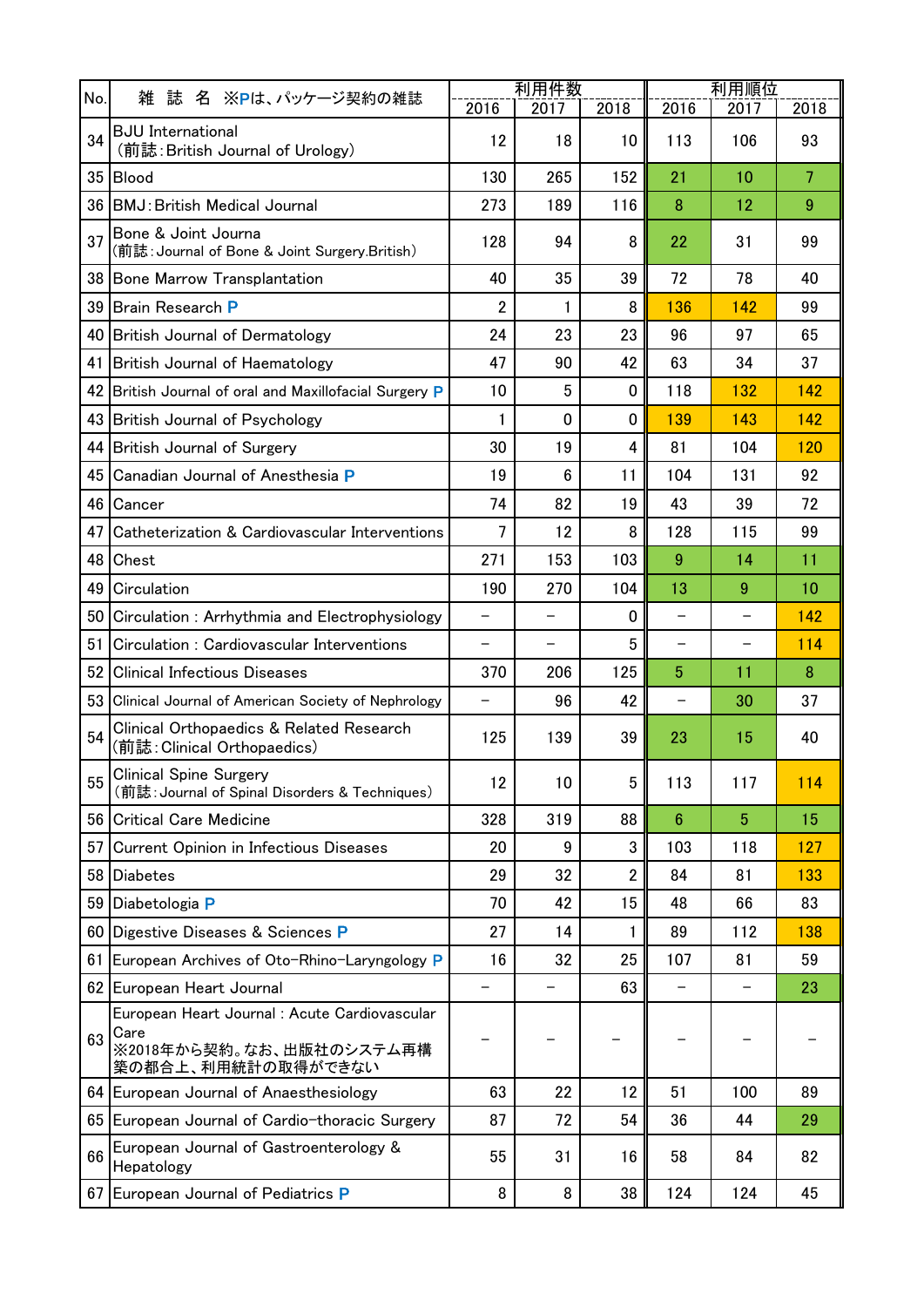| No. | 雑<br>名 ※Pは、パッケージ契約の雑誌                                                                              | 利用件数           |                          |      | 利用順位                     |                          |                |  |
|-----|----------------------------------------------------------------------------------------------------|----------------|--------------------------|------|--------------------------|--------------------------|----------------|--|
|     | 誌                                                                                                  | 2016           | 2017                     | 2018 | 2016                     | 2017                     | 2018           |  |
|     | 68   European Respiratory Journal [0903-1936]                                                      | 83             | 57                       | 27   | 38                       | 53                       | 55             |  |
|     | 69 Gastroenterology P                                                                              | 59             | 23                       | 5    | 54                       | 97                       | 114            |  |
| 70  | Gastrointestinal Endoscopy P                                                                       | 97             | 27                       | 8    | 32                       | 89                       | 99             |  |
| 71  | Gut                                                                                                | 25             | 24                       | 15   | 93                       | 95                       | 83             |  |
| 72  | Gynecologic Oncology P                                                                             | 58             | 62                       | 30   | 56                       | 46                       | 49             |  |
|     | 73 Head and Neck                                                                                   | 68             | 102                      | 30   | 49                       | 25                       | 49             |  |
|     | 74 Heart                                                                                           | 30             | $\overline{7}$           | 8    | 81                       | 127                      | 99             |  |
|     | 75 Hepatology / Liver Transplantation                                                              | 36             | 25                       | 7    | 77                       | 94                       | 107            |  |
|     | 76 Human Pathology P                                                                               | 52             | 28                       | 15   | 59                       | 87                       | 83             |  |
| 77  | JACC : Journal of American College of Cardiology P                                                 | 135            | 101                      | 75   | 18                       | 26                       | 19             |  |
| 78  | <b>JAMA</b>                                                                                        | 736            | 490                      | 220  | $\overline{2}$           | $\overline{2}$           | $\overline{5}$ |  |
| 79  | JAMA Cardiology                                                                                    |                | $\overline{\phantom{0}}$ | 22   | $\overline{\phantom{0}}$ | $\overline{\phantom{0}}$ | 68             |  |
| 80  | <b>JAMA Dermatology</b><br>(前誌: Archives of Dermatology)                                           | 30             | 46                       | 39   | 81                       | 65                       | 40             |  |
| 81  | <b>JAMA Facial Plastic Surgery</b><br>(前誌: Archives of Facial Plastic Surgery)                     | 9              | 5                        | 8    | 121                      | 132                      | 99             |  |
| 82  | JAMA Internal Medicine<br>(前誌:Archives of Internal Medicine)                                       | 112            | 61                       | 45   | 27                       | 47                       | 32             |  |
| 83  | <b>JAMA Neurology</b><br>(前誌: Archives of Neurology)                                               | 43             | 37                       | 21   | 68                       | 72                       | 69             |  |
| 84  | <b>JAMA Ophthalmology</b><br>(前誌: Archives of Ophthalmology)                                       | 22             | 37                       | 12   | 99                       | 72                       | 89             |  |
| 85  | JAMA Otolaryngology-Head & Neck Surgery<br>(前誌: Archives of Otolaryngology-Head & Neck<br>Surgery) | 29             | 37                       | 20   | 84                       | 72                       | 70             |  |
| 86  | <b>JAMA Pediatrics</b><br>(前誌: Archives of Pediatrics & Adolescent Medicine)                       | 59             | 36                       | 18   | 54                       | 76                       | 78             |  |
| 87  | <b>JAMA Surgery</b><br>(前誌: Archives of Surgery)                                                   | 22             | 47                       | 9    | 99                       | 62                       | 96             |  |
| 88  | JCI : Journal of Clinical Investigation P<br>※Med wit full textからの利用統計は取得できない                      | $\overline{2}$ | $\overline{2}$           | 1    | 136                      | 139                      | 138            |  |
| 89  | Journal of Allergy & Clinical Immunology P                                                         | 24             | 85                       | 19   | 96                       | 36                       | 72             |  |
| 90  | Journal of American Academy of Dermatology P                                                       | 48             | 138                      | 90   | 62                       | 16                       | 14             |  |
| 91  | Journal of American College of Surgeons P                                                          | 40             | 38                       | 12   | 72                       | 70                       | 89             |  |
| 92  | Journal of Arthoplasty P                                                                           | 41             | 138                      | 34   | 70                       | 16                       | 47             |  |
| 93  | Journal of Bone & Joint Surgery. American                                                          | 145            | 131                      | 30   | 17                       | 19                       | 49             |  |
| 94  | Journal of Burn Care and Research                                                                  | 27             | 5                        | 8    | 89                       | 132                      | 99             |  |
| 95  | Journal of Clinical Anesthesia P                                                                   | 14             | 18                       | 26   | 108                      | 106                      | 56             |  |
| 96  | Journal of Clinical Oncology                                                                       | 283            | 134                      | 82   | $\overline{7}$           | 18                       | 18             |  |
| 97  | Journal of Clinical Pathology                                                                      | 11             | 17                       | 5    | 117                      | 109                      | 114            |  |
| 98  | Journal of Computer Assisted Tomography                                                            | 32             | 9                        | 3    | 80                       | 118                      | 127            |  |
|     | 99 Journal of Emergency Medicine P                                                                 | 120            | 32                       | 30   | 24                       | 81                       | 49             |  |
|     | 100 Journal of Hand Surgery. American Vol. P                                                       | 79             | 113                      | 25   | 40                       | 23                       | 59             |  |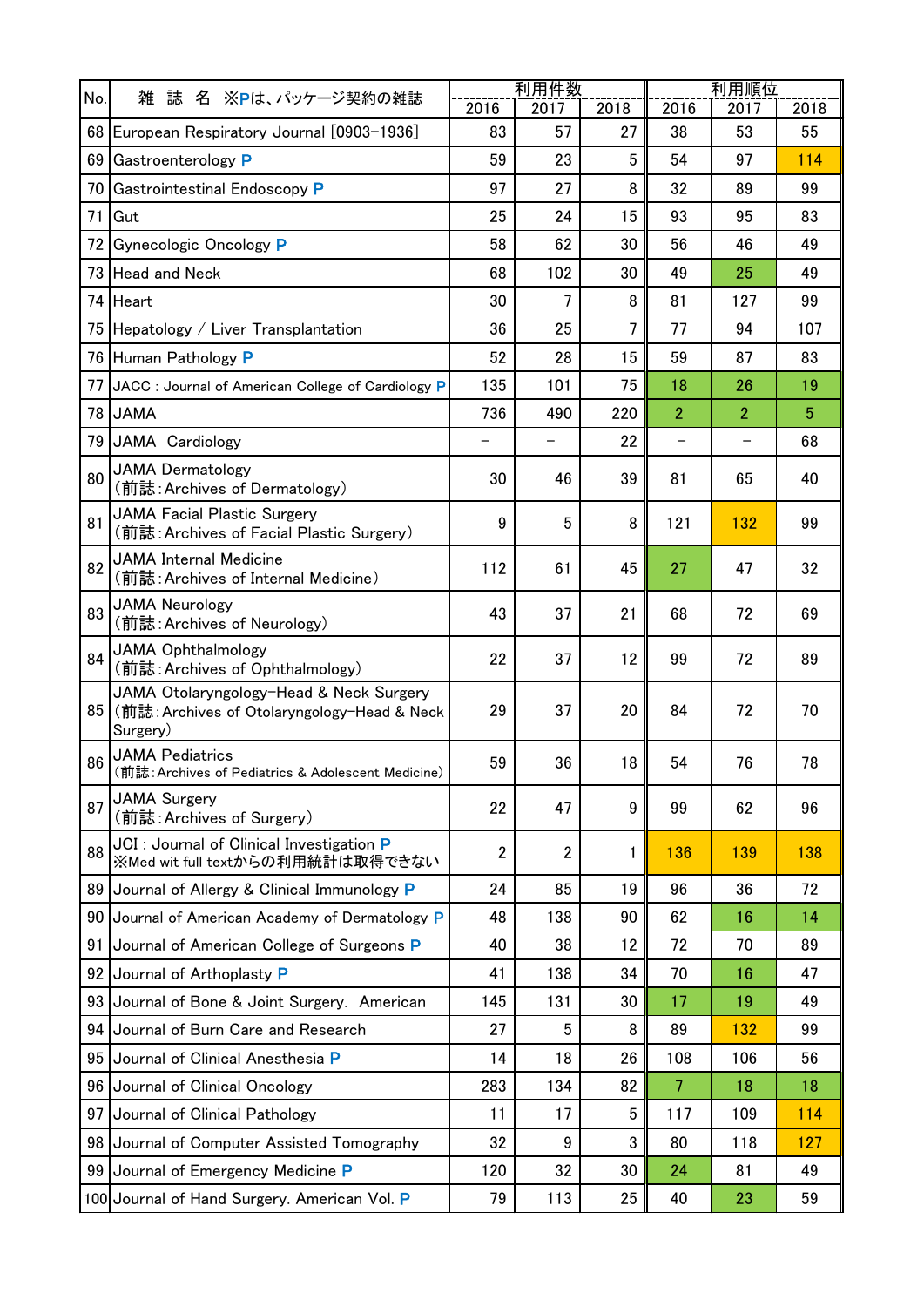|     |                                                                                                            | 利用件数             | 利用順位           |                |                |                |                |
|-----|------------------------------------------------------------------------------------------------------------|------------------|----------------|----------------|----------------|----------------|----------------|
| No. | 誌 名 ※Pは、パッケージ契約の雑誌<br>雑                                                                                    | 2016             | 2017           | 2018           | 2016           | 2017           | 2018           |
|     | 101 Journal of Hospital Infection P                                                                        | 12               | 7              | $\overline{7}$ | 113            | 127            | 107            |
|     | 102 Journal of Neurology, Neurosurgery & Psychiatry                                                        | 35               | 38             | 43             | 78             | 70             | 35             |
|     | 103 Journal of Neurosurgery: JNS                                                                           | 522              | 295            | 275            | 3              | $\overline{7}$ | $\overline{4}$ |
|     | 104 Journal of Neurosurgical Anesthesiology                                                                | 6                | 13             | 8              | 130            | 113            | 99             |
|     | 105 Journal of Oral & Maxillofacial Surgery P                                                              | 19               | 18             | 4              | 104            | 106            | 120            |
|     | 106 Journal of Orthopaedic Science P                                                                       | 24               | 49             | 10             | 96             | 60             | 93             |
|     | 107 Journal of Orthopaedic Trauma                                                                          | 38               | 47             | 3              | 76             | 62             | 127            |
|     | 108 Journal of Pain P                                                                                      | 0                | 3              | 0              | 142            | 137            | 142            |
|     | 109 Journal of Pediatric Surgery P                                                                         | 50               | 82             | 19             | 61             | 39             | 72             |
|     | 110 Journal of Pediatrics P                                                                                | 25               | 51             | 14             | 93             | 58             | 88             |
|     | Journal of Plastic, Reconstructive & Aesthetic<br>111 Surgery P<br>(前誌: British Journal of Platic Surgery) | 68               | 79             | 25             | 49             | 42             | 59             |
|     | 112 Journal of Thoracic & Cardiovascular Surgery                                                           | 89               | 61             | 92             | 34             | 47             | 13             |
|     | 113 Journal of Urology                                                                                     | 205              | 338            | 283            | 11             | 4              | 3              |
|     | 114 Journal of Vascular Surgery P                                                                          | 9                | 26             | 23             | 121            | 91             | 65             |
|     | 115 Journal of Voice P                                                                                     | 0                | 0              | 0              | 142            | 143            | 142            |
|     | 116 Lancet P                                                                                               | 450              | 382            | 196            | $\overline{4}$ | 3              | $6\phantom{1}$ |
|     | 117 Lancet Infectious Diseases P                                                                           | 56               | 42             | 24             | 57             | 66             | 62             |
|     | 118 Lancet Oncology P                                                                                      | 132              | 73             | 84             | 20             | 43             | 17             |
|     | 119 Laryngoscope                                                                                           | 44               | 56             | 48             | 66             | 54             | 30             |
|     | 120 Lung Cancer P                                                                                          | 73               | 54             | 44             | 44             | 56             | 33             |
| 121 | Nature P<br>※Med wit full textからの利用統計は取得できない                                                               | 4                | 12             | 15             | 133            | 115            | 83             |
|     | 122 Neuroimage                                                                                             | 13               | 19             | 0              | 112            | 104            | 142            |
|     | 123 Neurology                                                                                              | 52               | 121            | 86             | 59             | 20             | 16             |
|     | 124 Neurosurgery                                                                                           | 202              | 51             | 67             | 12             | 58             | 21             |
|     | 125 New England Journal of Medicine                                                                        | 2,172            | 2,208          | 789            | 1              | 1.             | 1              |
|     | 126 Obesity Surgery P                                                                                      | 0                | $\Omega$       | 0              | 142            | 143            | 142            |
|     | 127 Obstetrics & Gynecology                                                                                | 72               | 15             | $\overline{2}$ | 46             | 111            | 133            |
|     | 128 Ophthalmology P                                                                                        | 244              | 311            | 18             | 10             | 6              | 78             |
| 129 | Oral Surgery Oral Medicine Oral Pathology<br>Oral Radiology & Endodontology P                              | 10               | 48             | 7              | 118            | 61             | 107            |
|     | 130 Orthopedic Clinics of North America P                                                                  | 41               | $\overline{2}$ | $\overline{2}$ | 70             | 139            | 133            |
|     | 131 Otolaryngology-Head and Neck Surgery                                                                   | 22               | 58             | 28             | 99             | 52             | 54             |
|     | 132 Otology & Neurotology                                                                                  | 10               | 8              | 19             | 118            | 124            | 72             |
|     | 133 P.A.C.E.: Pacing and Clinical Electrophysiology                                                        | 9                | 7              | 9              | 121            | 127            | 96             |
|     | 134 Pain                                                                                                   | 7                | 8              | 3              | 128            | 124            | 127            |
|     | 135 Pediatric Cardiology P                                                                                 | 14               | 9              | 3              | 108            | 118            | 127            |
|     | 136 Pediatric Clinics of North America P                                                                   | $\boldsymbol{6}$ | 7              | 0              | 130            | 127            | 142            |